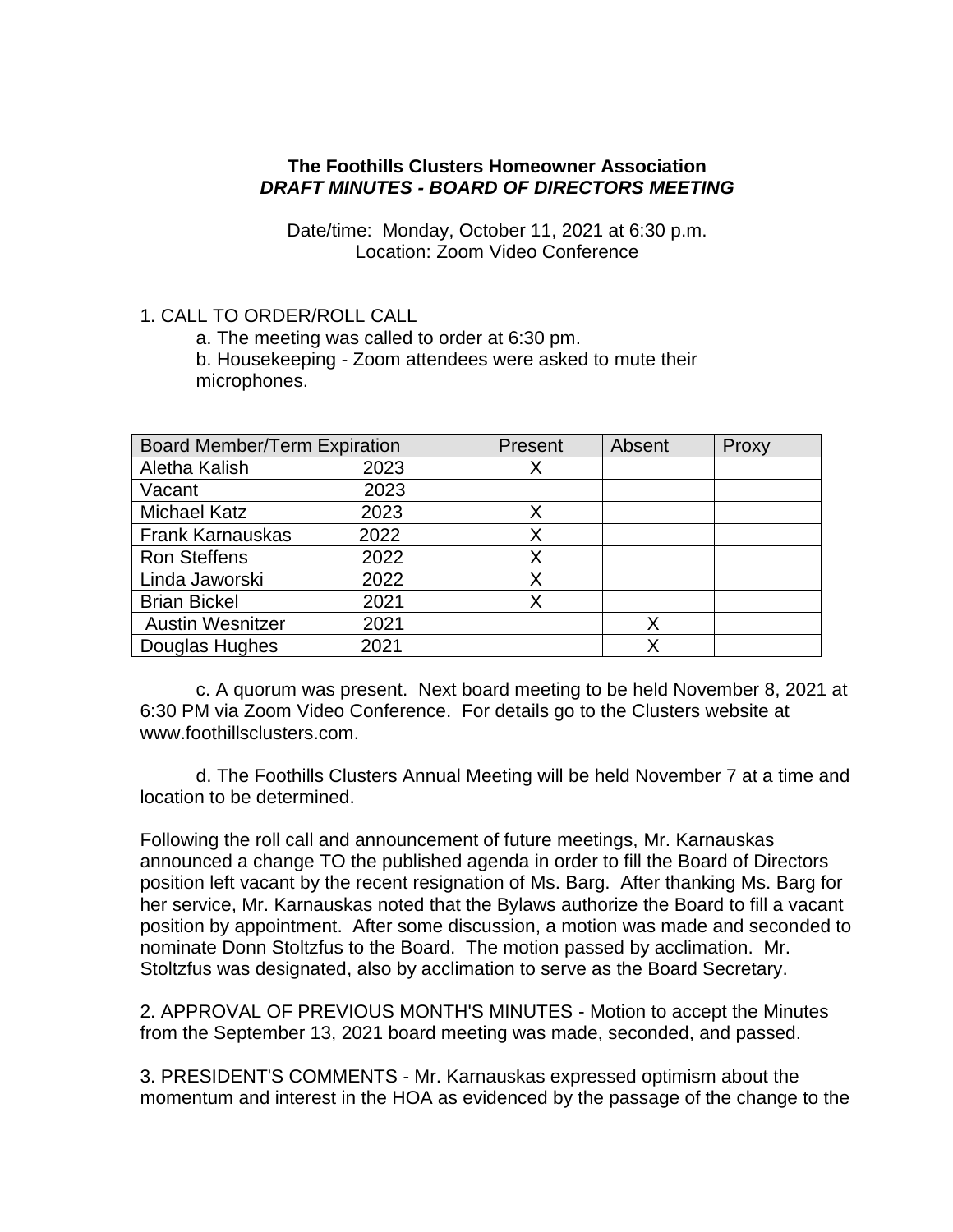Articles of Incorporation to allow for the road replacement project and the level of interest that had already been expressed in the Annual Meeting. He noted that the concerns expressed by some homeowners when contacted abut the vote on the Articles of Incorporation showed that there was much to be done and room for improvement for the Board in the coming year

At 6:38, Mr. Hughes joined the meeting and was acknowledged.

Mr. Karnauskas issued a Call for Nominations from the floor for candidates in the November election for three Board of Directors positions. Hearing none, a motion to accept the ballot with 5 previously-identified candidates was made, seconded, and passed unanimously.

# 4. COMMITTEE REPORTS

.

- a. Architectural Control Committee with CC&R Enforcement (Ms. Jaworkski)
	- I. Architectural Change Applications:
		- 3523 E. Nugget Canyon application for a new garage was received, plan/permit information reviewed, a site visit performed, and approval issued.
		- 3720 E. Espero Canyon Place application for a home addition was reviewed, site visit performed, preliminary approval granted pending permit.
		- 6460 N. Burro Creek Place application for a backyard spa was reviewed, site visit performed and preliminary approval granted pending permit.
		- 6860 N. Quartzite Canyon Place application for a solar project was received, site visit performed, and approved.
		- 6400 N. Burro Creek Place application for trim painting reviewed and approved.
		- 6760 N Cascade Spring Place application for driveway pavers and landscaping in review, site visit scheduled.
	- ii. CC&R Enforcement
		- 6412 N. Burro Creek Place Courtesy Notice sent in response to a large RV in the driveway for an extended period. RV was no longer present on 10-10-21.
		- 3456 Guthrie Mountain Place Courtesy Notice sent for a derelict vehicle (green Volvo) parked in the front yard. Owner responsive, vehicle removed.
		- 3556 E. Lizard Rock Place Courtesy Notice sent following receipt of an Unsightly Nuisance Complaint regarding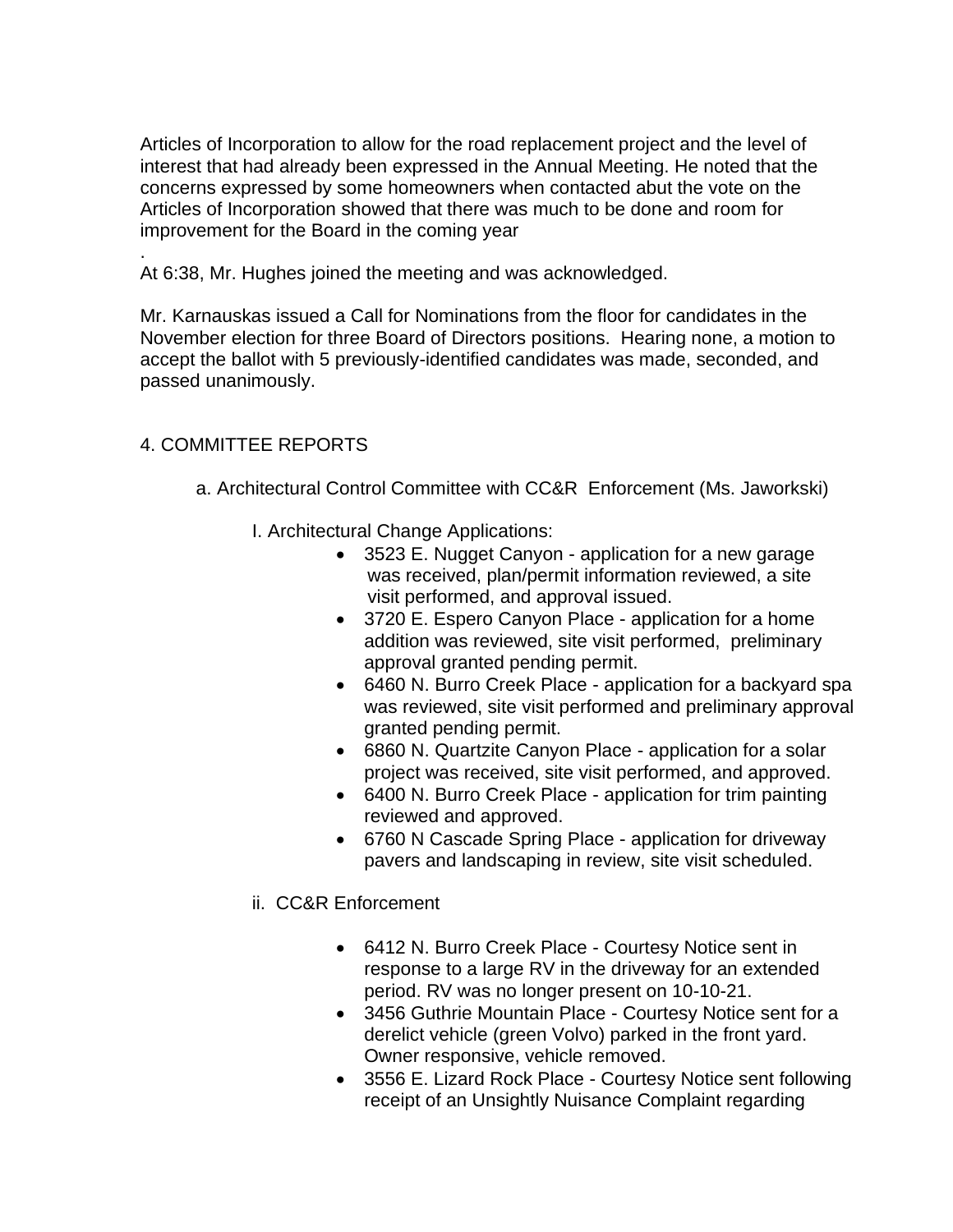- multiple temporary shade covers in driveway. Owner responsive and shades removed.
- 3500 E. Nugget Canyon Place Courtesy Notice sent following receipt of an Unsightly Nuisance Complaint regarding two temporary shade structures in driveway. Debris also noted upon site drive-by. Shade structures remain in place on 10-10-21. First Notice of Violation pending.
- 3557 E. Marshall Gulch Place Pending CC&R action under committee review regarding failure to meet agreed conditions of approval of an Architectural Change Application for an atypical solar project. Committee will meet to discuss.
- iii. Miscellaneous
	- 3434 E. Guthrie Mountain Place approval for storage container to be placed in driveway for storage during a house renovation project. Approved dates 10-6-21 through 12-31-21.
	- 6665 N. Pigeon Spring Place approval for short term RV parking for unloading and cleaning.
	- 6846 E. McFall Crags Place approval for short term RV parking by visitors.

Ms. Jaworski announced that the ACC is in the process of revising the Architectural Control Guidelines in response to some recent issues arising out of a growing number of home construction projects. The committee wants to introduce greater specificity while retaining flexibility, and will attempt to strike a balance between the community good and property ownership. Those guidelines are expected to be brought to the Board for review and approval at the November meeting. The rules will be provided to the Board at least 7-14 days in advance of that meeting

Ms. Jaworkski also noted that the workload on the ACC has increased substantially in 2021 as there are an increasing number of property improvement projects and often new residents bring new expectations. The ACC contemplates seeking more volunteers and dividing the workload between a committee tasked with architectural review and a second committee tasked with CC&R enforcement.. Details will be discussed at the November Board meeting and a call for volunteers may be made at the Annual meeting. Mr. Katz volunteered to serve on the ACC in the future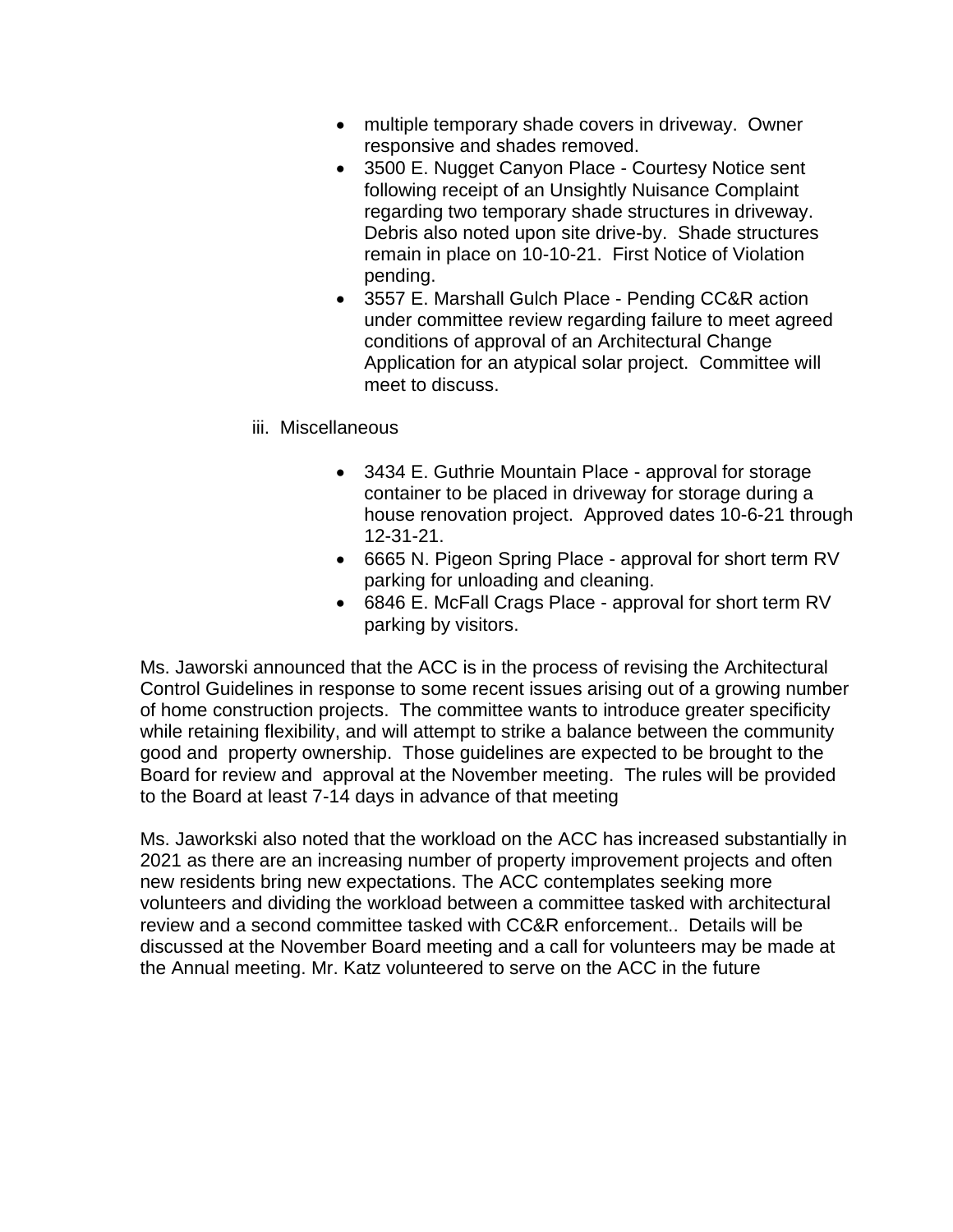# b. Landscape and Roads Committee

i. Roads report

Mr. Bickle stated that he and Mr. Wesnitzer continue to monitor the Pima County road repair bid process, and it now appears that new projects in our area will not be announced for bid until early in 2022. The intent is to see if our road project can be done concurrently by the County's selected contractor(s) to save costs. In order to not get behind on the process, Mr. Bickle will prepare a preliminary loan application with Caliber Bank to get an idea of the terms and interest rate that they may apply to the HOA, and to hopefully shorten the time for approval once a contractor is selected and bid approved. He noted that projected project costs are increased by the presence of 142 survey monuments in the community roads, each of which must be reset during the road replacement project. In general discussion it was noted that inflationary pressures, particularly the cost of oil, may impact the road replacement project.

### ii. Landscape Report

Mr. Steffens announced that the landscape contractor (Brightview) will be tasked for a general community cleanup beginning November 8, to consist of cleanup in the culde-sac areas, treatment of invasive grasses, and green waste pickup at residences as was done earlier this year. Mr. Weisz noted that until now there has been no specific plan to remove invasive grasses, but with the Statement posted on the website and the survey and outreach to specific homeowners there is an opportunity to both educate homeowners to do self-removal or allow the landscape contractor to treat/remove grasses along the ROW. He stressed that it is a multi-year process to permanent remove invasive grasses.

Ms Jaworski relayed the concern of a nearby resident about the buildup of sand on Ventana Canyon Road at Campbell Wash, and Mr. Stoltzfus added concerns about several large potholes in the same area. Mr. Weisz noted that the likely cause of the sand was the past placement of rip-rap below the road to prevent undercutting of the asphalt, but which was placed at a height that effectively traps sediment that would otherwise move further downstream. After some discussion Mr. Steffens agreed to speak to Brightview about the rip-rap placement and also see if they had the capability to remove the sand in the interim. Mr. Karnauskas volunteered to pursue a means of filling in the major potholes in the community, including this area at Ventana Canyon and Cascade Spring Place.

### c. Communications Committee

Ms Jaworkski stated that in her recent contacts with homeowners regarding the changes to the Articles of Incorporation she became aware of the need for the Board to better our communication with homeowners. While homeowners had many good suggestions, they also were often unaware of the role of the Board and some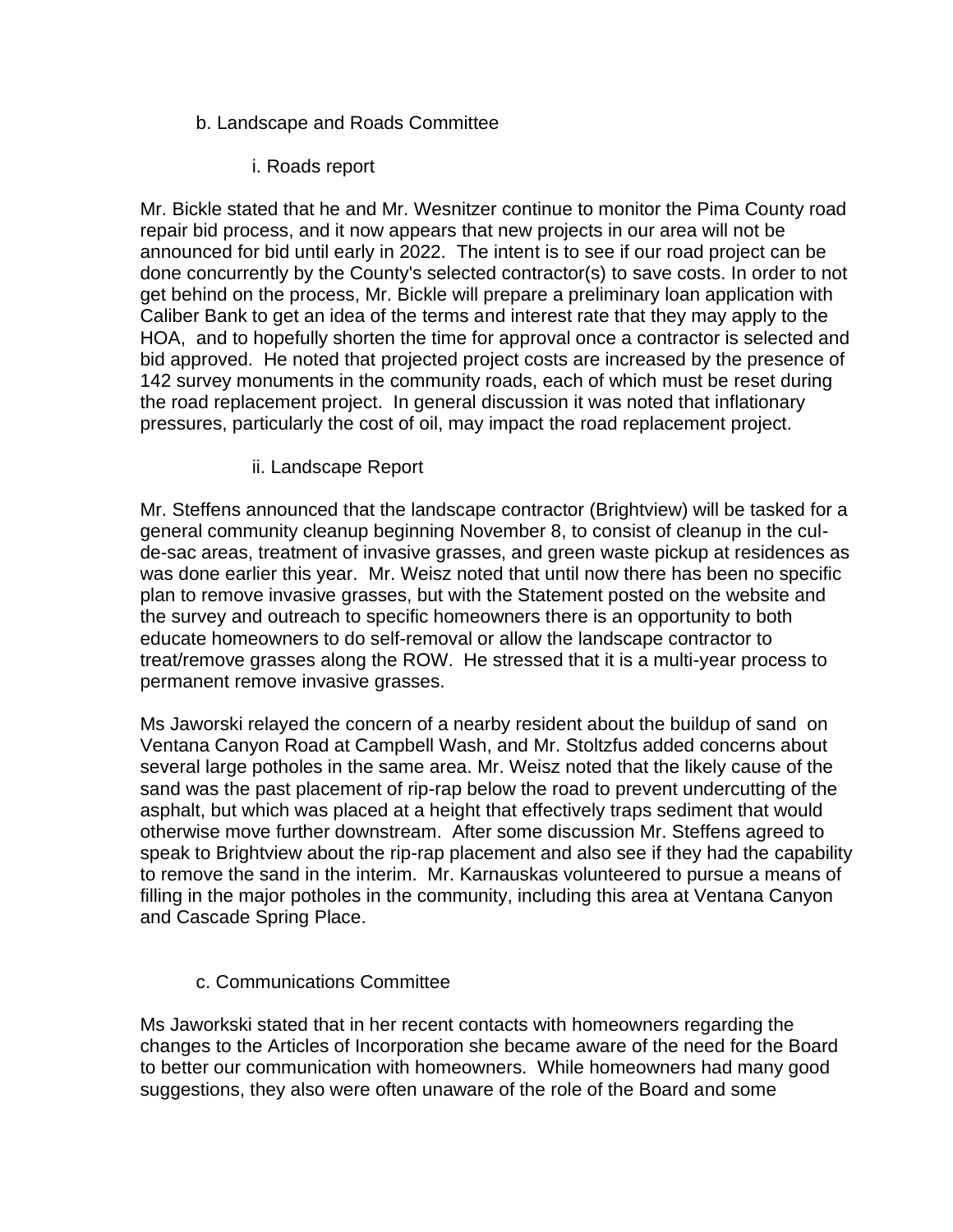evidenced a mistrust of the Board and its intentions. She will be seeking volunteers for the Committee and through discussion over the next couple of Board meetings would like to develop a plan for better and more frequent communication.

## d. Treasurers Report

Mr. Bickle presented the Statement of Accounts and Balances through October 2021.

e. Welcoming Committee

It was noted that volunteers will be needed to continue the tasks of the Committee in 2022.

# 5. OLD BUSINESS

None was discussed.

### 6. NEW BUSINESS

a. Law Firm Change

Mr. Karnauskas noted that the Board's attorney, Jason Smith, recently left the law firm of Goodman.Holmgren and was now a partner in the firm of Smith and Wamsley. In light of the long and satisfactory relationship that the Board has with Mr. Smith, Mr. Karnauskas recommended contracting with the new firm. A motion to do so was made, seconded, and passed unanimously.

b. Architectural Control Committee Guidelines

Tabled till a future meeting.

c. Community Cookout

Ms Kalish announced that she and David would again be hosting the always-popular community cookout at their house on Saturday October 16, 2 PM til..?. Hot dogs and soda provided, BYOB and a potluck dish to share.

# 7. MASTER ASSOCIATION

Mr. Weisz reminded the Board of the upcoming meeting of the Master Association and noted that the bufflegrass control effort in Campbell Wash had been delayed by rain and would be rescheduled.